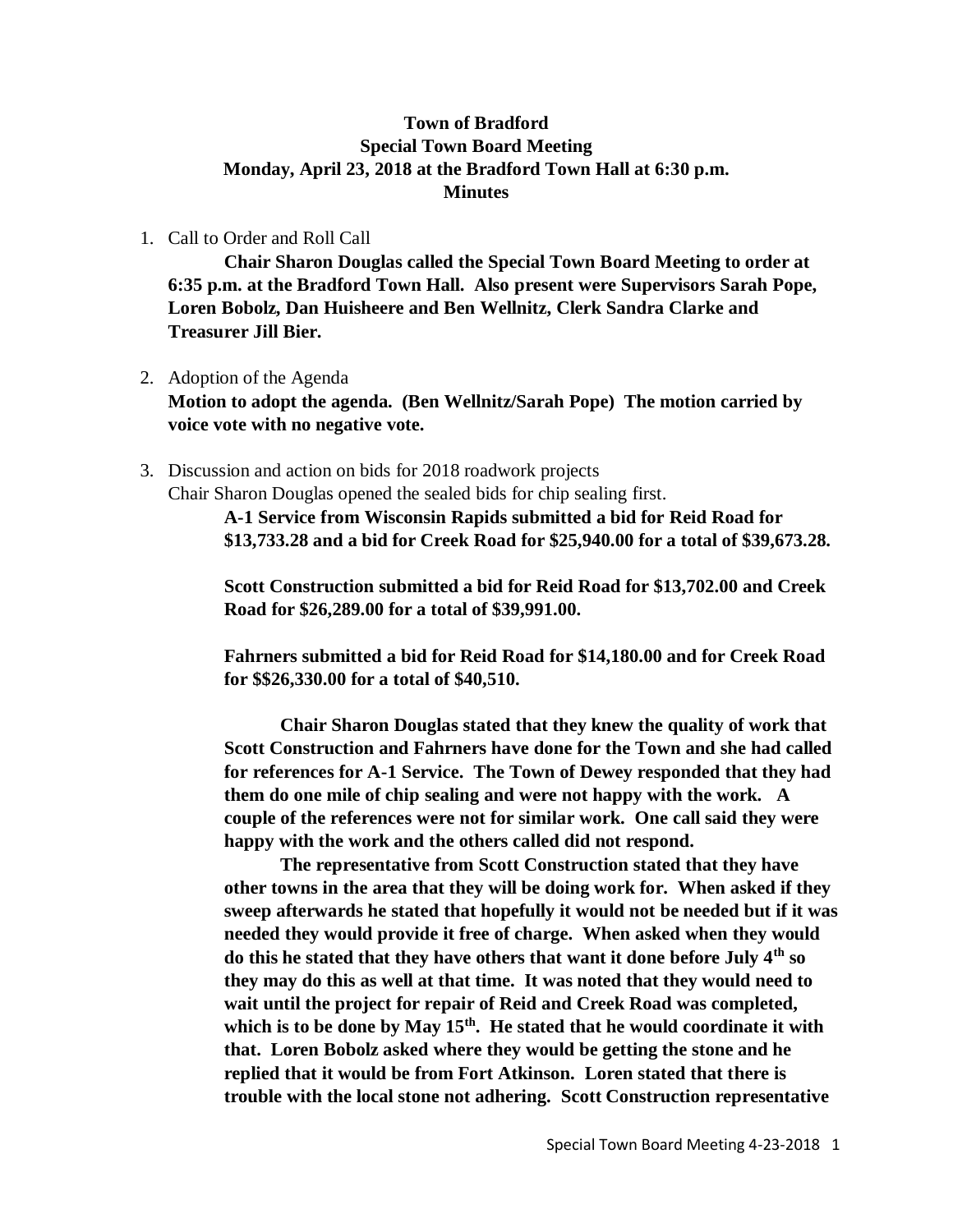**stated that they have a portable plant they take around for the coat mix and it works well. The board agreed that they would want it completed by October 1st .**

**Motion to approve Scott Construction for the chip sealing on Reid and Creek Roads. (Sarah Pope/Loren Bobolz)**

**Roll Call Vote: Sarah Pope, "Yes." Loren Bobolz, "Yes." Dan Huisheere, "Yes." Ben Wellnitz, "Yes." Sharon Douglas, "Yes." The motion carried unanimously.**

Bids were opened for the other five projects. **Johns Excavating bids were as follows: Larsen Road-\$5,130.00 Scott Street-\$21,264.00 Creek Road at Reid Road-\$15,251.00 Waite Road-\$27,578.76 B-C Townline Road-\$9,485.00 Total = \$78,708.76 Deduct \$3,500.00 if all five bids are approved. Final=\$75,208.76 Bill Johns stated that the paving would be done by Yoss Construction.**

**W. N. Yoss Construction bids were as follows: Waite Road-\$28,291.00 Larsen Road-\$6,037.00 Creek Road at Reid Road-\$15,595.00 Scott Street-\$23,745.00 B-C Townline Road-\$9,237.00 Total=\$82,905.00 Deduct-\$2750.00 if all five bids are approved. Final=\$80,155.00**

**Ideal Midwest LLC bids were as follows: Waite Road-\$33,633.95 Creek Road at Reid Road-\$17,581.30 B-C Townline Road-\$10,414.25 Larsen Road-\$6,609.68 Scott Street-\$27,956.32 Total=\$96,195.51 Deduct-\$6,850.00 if all five bids are approved Final=\$89,345.51**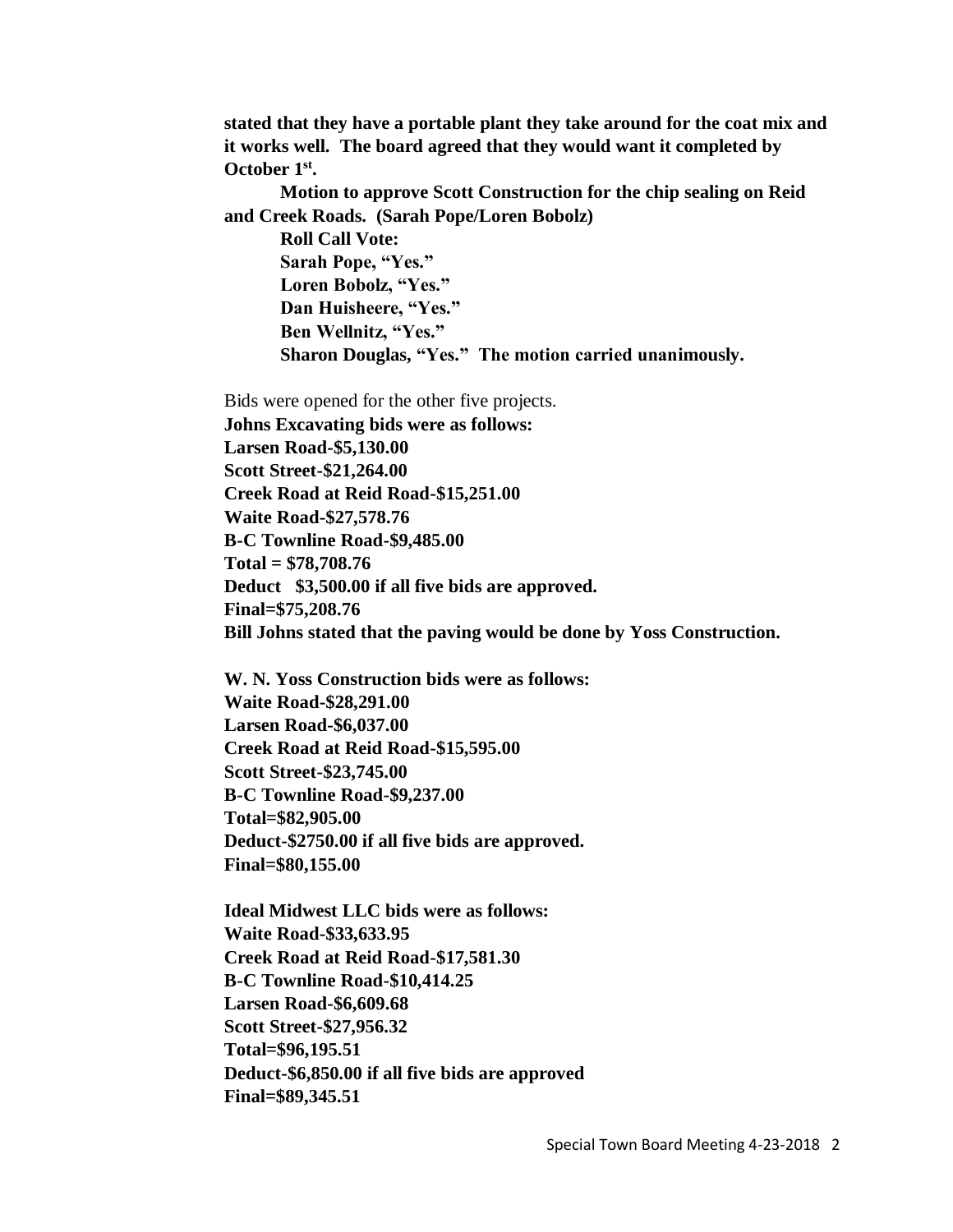**Ayre Excavating bids were as follows: Larsen Road-\$7269.15 Waite Road-\$42,938.93 B-C Townline Road-\$11,501.41 Scott Street-\$29,556.00 Creek Road at Reid Road-\$17,605.69 Total=\$108,871.18 Final=\$103,686.84 if all five bids are approved.**

The board compared each of the projects on the two lowest total bids with the spec sheets to make sure they included everything. On the Waite Road project they noted that Johns Excavating had included seeding. The bids for all the other projects were the same.

Bill Johns stated that he recommended they put a longer culvert on the Creek Road at Reid Road Project and added that if it was longer it would get more shouldering. Ron Duffy stated that it was not necessary to have it longer and the shouldering depended on where they located the culvert. Bill Johns stated he thought they should leave the north side as planned and put more on the south side. It was asked how much more that would cost and Bill Johns stated it would probably be \$400.00 more.

Sharon Douglas asked what he would use as seeding and he stated that he gets a mix from DeLongs. Chair Sharon Douglas asked if they had any questions for Bill Johns or Matt Yoss.

Loren Bobolz noted that the work was to be done by May 15<sup>th</sup> on the Creek Road at Reid Road Project.

Sharon Douglas stated that she was concerned because the Town has had some trouble in the past with some of the work Johns Excavating has done especially with the culvert on Emerald Grove Road. She added that Yoss has done lots of work in the Town and has done a good job. Dan Huisheere stated that all the water they had last in the last rain went through the culvert. Jill Bier stated that they should have one of the board members check the work so if there is a misunderstanding it gets corrected. Loren Bobolz stated that he was all for saving money.

## **Motion to approve Bill Johns for all the projects. (Ben Wellnitz/Dan Huisheere)**

## **Roll Call Vote: Sarah Pope, "Yes." Loren Bobolz, "Yes." Dan Huisheere, "Yes." Ben Wellnitz, "Yes." Sharon Douglas, "No." The motion carried with four in favor and one opposed.**